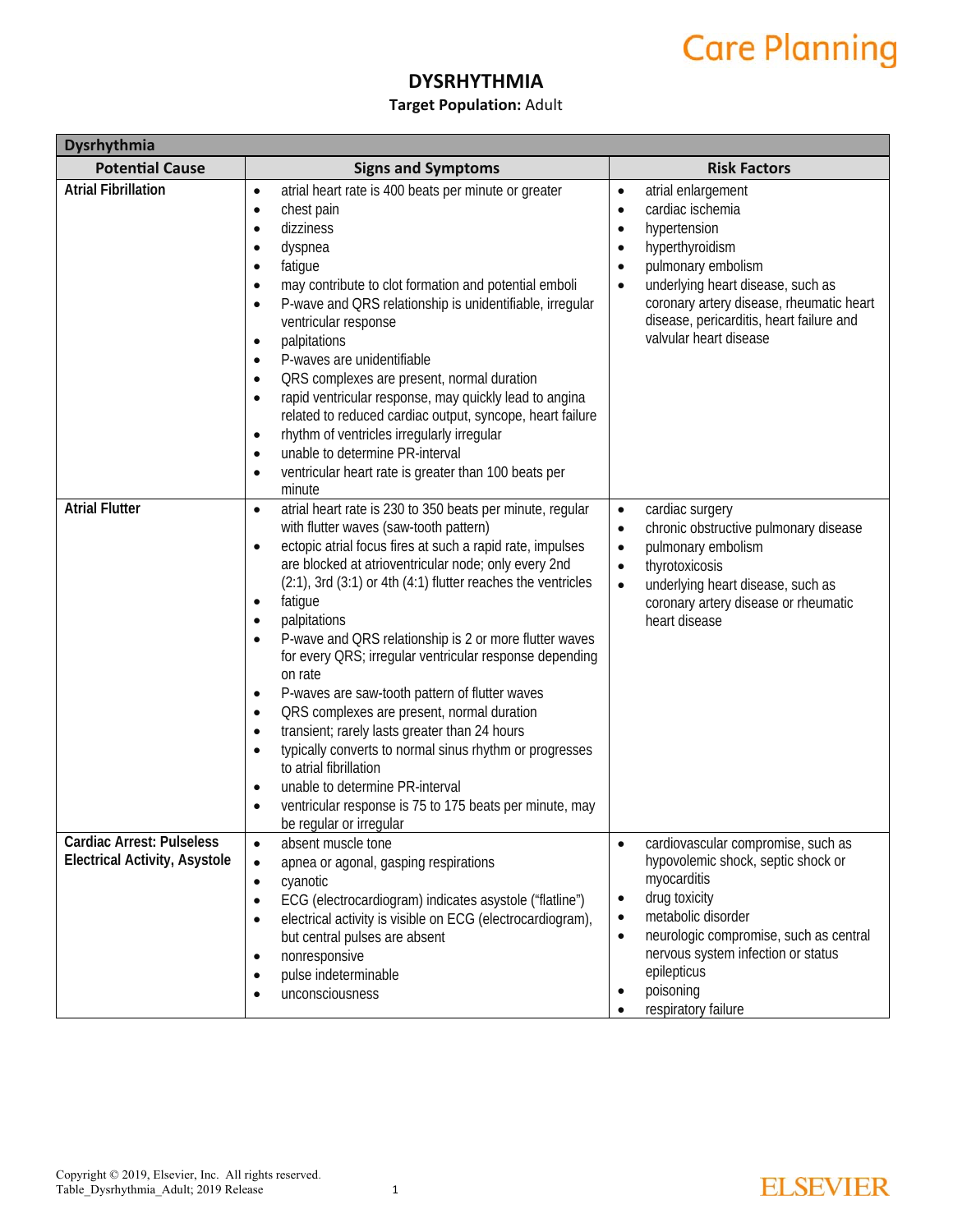| <b>Potential Cause</b>                                                  | <b>Signs and Symptoms</b>                                                                                                                                                                                                                                                                                                                                                                                                                                                                                                                                                                                                                                                                                                                                                                                                             | <b>Risk Factors</b>                                                                                                                                                                                                                                                                                                                                                                                                                                                                                                                                                                                                                           |
|-------------------------------------------------------------------------|---------------------------------------------------------------------------------------------------------------------------------------------------------------------------------------------------------------------------------------------------------------------------------------------------------------------------------------------------------------------------------------------------------------------------------------------------------------------------------------------------------------------------------------------------------------------------------------------------------------------------------------------------------------------------------------------------------------------------------------------------------------------------------------------------------------------------------------|-----------------------------------------------------------------------------------------------------------------------------------------------------------------------------------------------------------------------------------------------------------------------------------------------------------------------------------------------------------------------------------------------------------------------------------------------------------------------------------------------------------------------------------------------------------------------------------------------------------------------------------------------|
| First-Degree<br><b>Atrioventricular Block</b>                           | heart rate is 60 to 100 beats per minute<br>$\bullet$<br>impulse originates in sinoatrial node, however,<br>$\bullet$<br>disturbance along pathway delays conduction through<br>atrioventricular node<br>may occur in healthy person<br>$\bullet$<br>often incidental finding, as rarely produces symptoms<br>$\bullet$<br>PR-interval is prolonged, greater than 0.20 seconds<br>$\bullet$<br>P-waves are present<br>$\bullet$<br>P-wave precedes each QRS complex<br>$\bullet$<br>QRS complexes are present, normal duration<br>$\bullet$<br>rhythm is regular<br>$\bullet$                                                                                                                                                                                                                                                         | anoxia<br>$\bullet$<br>atrioventricular node malfunction<br>$\bullet$<br>cardiac medication, such as digitalis,<br>$\bullet$<br>quinidine, procainamide, clonidine or<br>tricyclic antidepressant<br>excess vagal stimulation<br>$\bullet$<br>hypokalemia<br>$\bullet$<br>inferior wall myocardial infarction<br>$\bullet$<br>myocardial ischemia<br>$\bullet$<br>postoperative cardiac surgery<br>$\bullet$<br>thyrotoxicosis<br>$\bullet$<br>underlying heart disease, such as<br>$\bullet$<br>rheumatic heart disease or myocarditis                                                                                                       |
| Idioventricular Rhythm,<br><b>Accelerated Idioventricular</b><br>Rhythm | heart rate is 20 to 40 beats per minute<br>$\bullet$<br>PR-interval is absent<br>$\bullet$<br>P-wave and QRS relationship is absent<br>$\bullet$<br>P-waves are dissociated from ventricular complexes<br>$\bullet$<br>or absent<br>QRS complexes are wide and bizarre<br>$\bullet$<br>rhythm is regular or irregular<br>$\bullet$<br><b>Accelerated Idioventricular Rhythm:</b><br>heart rate is 40 to 100 beats per minute<br>$\bullet$<br>PR-interval is absent<br>$\bullet$<br>P-wave and QRS relationship is absent<br>$\bullet$<br>P-waves are dissociated from ventricular complexes<br>$\bullet$<br>or absent<br>QRS complexes are wide and bizarre<br>$\bullet$<br>rhythm is regular<br>$\bullet$                                                                                                                            | transient bradycardia associated with<br>$\bullet$<br>coronary reperfusion following<br>administration of fibrinolytic therapy                                                                                                                                                                                                                                                                                                                                                                                                                                                                                                                |
| Paroxysmal<br>Supraventricular<br>Tachycardia                           | capillary refill delayed<br>$\bullet$<br>chest pain or pressure<br>$\bullet$<br>crackles in lungs<br>$\bullet$<br>dizziness<br>$\bullet$<br>heart rate is greater than 180 beats per minute<br>$\bullet$<br>hepatomegaly<br>$\bullet$<br>nervousness<br>pallor<br>pounding in chest<br>$\bullet$<br>PR-interval is short or indeterminable<br>$\bullet$<br>P-wave for each QRS complex may be buried or<br>$\bullet$<br>none seen<br>P-waves are present; may be distorted in shape,<br>$\bullet$<br>buried in QRS complex<br>QRS complexes are present, usually normal duration,<br>$\bullet$<br>may be wide<br>rhythm may have sudden start and stop (paroxysmal<br>$\bullet$<br>supraventricular tachycardia)<br>shock may be present, depending on length of time of<br>$\bullet$<br>condition<br>shortness of breath<br>weakness | acidosis<br>$\bullet$<br>anemia<br>$\bullet$<br>anxiety<br>$\bullet$<br>congenital heart disease<br>$\bullet$<br>dehydration<br>$\bullet$<br>exercise<br>$\bullet$<br>fever<br>$\bullet$<br>hyperdynamic cardiac activity, such as a<br>response to catecholamine release, drug<br>use, postoperative cardiac repair<br>hypoglycemia<br>$\bullet$<br>hypoxemia<br>$\bullet$<br>pain<br>$\bullet$<br>stimulant use, such as nicotine, cocaine,<br>$\bullet$<br>caffeine or energy drinks<br>withdrawal from ethanol or sedative<br>$\bullet$<br>Wolff-Parkinson-White syndrome (evident<br>$\bullet$<br>only after conversion to sinus rhythm) |

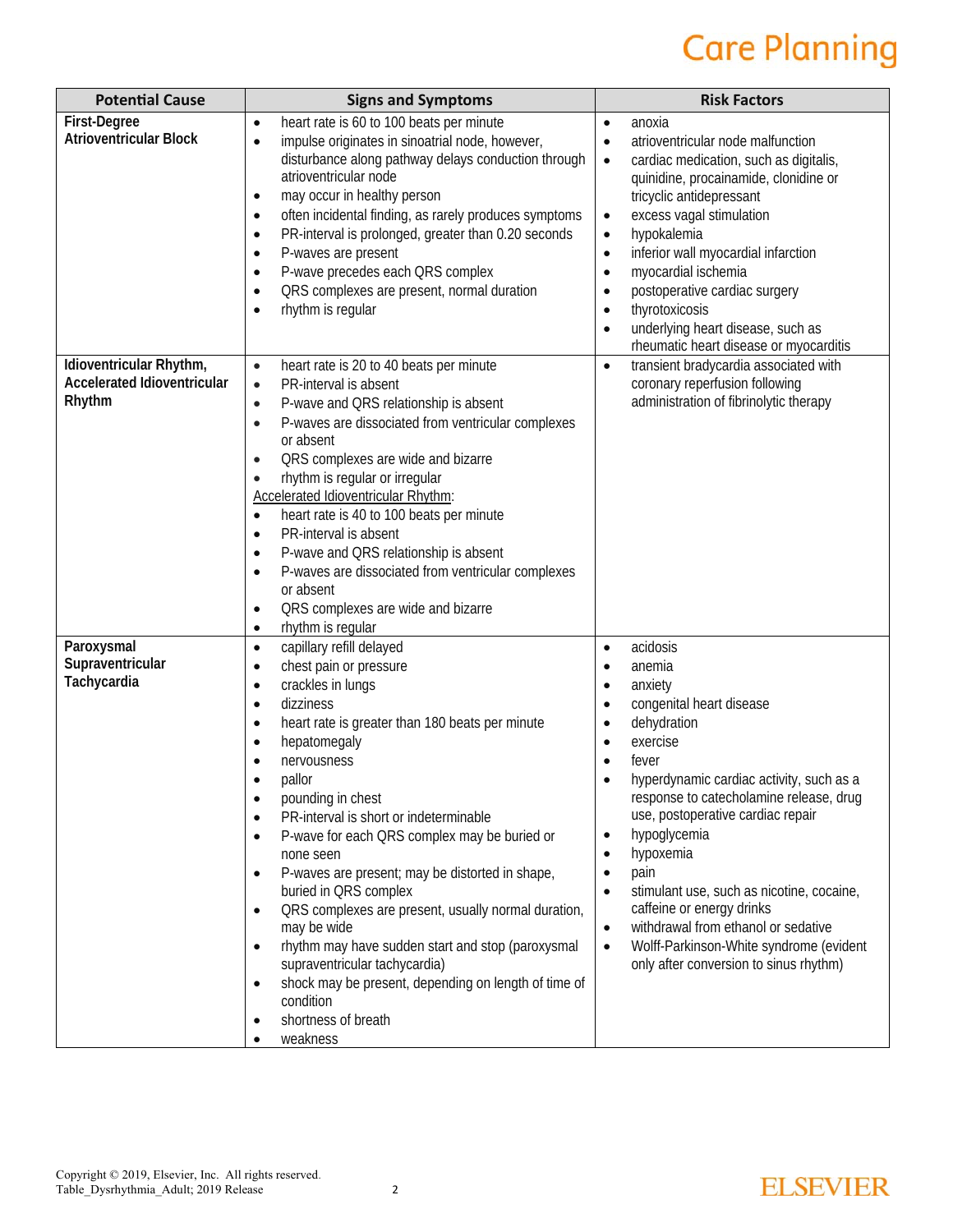| <b>Potential Cause</b>                                                                              | <b>Signs and Symptoms</b>                                                                                                                                                                                                                                                                                                                                                                                                                                                                                                                                                                                                                                                                                      | <b>Risk Factors</b>                                                                                                                                                                                                                                                                                                                                                                                                                                                                                                                                                                                                                                  |
|-----------------------------------------------------------------------------------------------------|----------------------------------------------------------------------------------------------------------------------------------------------------------------------------------------------------------------------------------------------------------------------------------------------------------------------------------------------------------------------------------------------------------------------------------------------------------------------------------------------------------------------------------------------------------------------------------------------------------------------------------------------------------------------------------------------------------------|------------------------------------------------------------------------------------------------------------------------------------------------------------------------------------------------------------------------------------------------------------------------------------------------------------------------------------------------------------------------------------------------------------------------------------------------------------------------------------------------------------------------------------------------------------------------------------------------------------------------------------------------------|
| <b>Premature Atrial</b><br>Contractions                                                             | Note: Generally transient, not unusual in healthy person.<br>heart rate is 60 to 100 beats per minute<br>$\bullet$<br>irritable atrial ectopic focus conducts a beat before<br>$\bullet$<br>the next beat due<br>palpitations<br>$\bullet$<br>PR-interval is normal or prolonged<br>$\bullet$<br>P-wave precedes each QRS complex<br>$\bullet$<br>P-waves are present, premature beats have different<br>$\bullet$<br>shapes<br>QRS complexes are present, normal duration,<br>$\bullet$<br>noncompensatory pause<br>rhythm is irregular                                                                                                                                                                       | anxiety<br>$\bullet$<br>atrial enlargement<br>$\bullet$<br>chronic pulmonary disease<br>$\bullet$<br>digitalis toxicity<br>$\bullet$<br>electrolyte imbalance<br>$\bullet$<br>fatigue<br>$\bullet$<br>fever<br>$\bullet$<br>heart failure<br>$\bullet$<br>hypoxia<br>$\bullet$<br>indicates atrial irritability; may precede<br>$\bullet$<br>supraventricular tachycardia, atrial flutter,<br>atrial fibrillation or atrial tachycardia<br>infection<br>$\bullet$<br>ischemia<br>$\bullet$<br>myocardial ischemia or infarction<br>$\bullet$<br>stimulant use, such as caffeine, nicotine or<br>$\bullet$<br>cocaine<br>strong emotions<br>$\bullet$ |
| Premature Ventricular<br><b>Contractions (Premature</b><br><b>Ectopic Beats or</b><br>Extrasystole) | chest pressure or pain<br>$\bullet$<br>dizziness<br>$\bullet$<br>fatigue<br>$\bullet$<br>heart rate varies with underlying rhythm<br>$\bullet$<br>palpitations<br>$\bullet$<br>PR-interval is normal with sinus beats; missing with<br>$\bullet$<br>premature complexes<br>P-waves are present with each sinus-conducted QRS<br>$\bullet$<br>complex; not present with premature QRS complex<br>QRS complexes are normal duration of sinus-<br>$\bullet$<br>conducted complexes; greater than 0.12 seconds in<br>premature complexes<br>rhythm is irregular<br>$\bullet$<br>shortness of breath<br>$\bullet$                                                                                                   | acidosis<br>$\bullet$<br>alcohol<br>$\bullet$<br>anxiety<br>$\bullet$<br>caffeine<br>$\bullet$<br>electrolyte imbalance, such as hypokalemia<br>$\bullet$<br>or hypomagnesemia<br>hypovolemia<br>$\bullet$<br>hypoxia<br>$\bullet$<br>infection<br>$\bullet$<br>medications, such as digitalis,<br>$\bullet$<br>phenothiazine or tricyclic antidepressant<br>myocardial infarction<br>$\bullet$<br>myocardial ischemia<br>$\bullet$<br>pacemaker malfunction<br>$\bullet$<br>prevalence increases with age<br>$\bullet$<br>underlying heart disease, such as<br>$\bullet$<br>myocardial hypertrophy                                                  |
| Second-Degree<br><b>Atrioventricular Block:</b><br>Mobitz Type I (Wenckebach)                       | atrial beats are regular; ventricular beats are irregular<br>$\bullet$<br>heart rate is 60 to 100 beats per minute<br>$\bullet$<br>impulse transmission through atrioventricular node<br>$\bullet$<br>progressively delayed until a beat is dropped; repeats<br>("longer, longer, longer, drop - now you have a<br>Wenckebach")<br>P-wave precedes each QRS complex until QRS is<br>dropped; pattern repeats<br>PR-interval lengthens with each cycle until QRS<br>$\bullet$<br>complex is dropped; pattern then repeats<br>QRS complex follows each P-wave until dropped in<br>$\bullet$<br>repeating pattern<br>QRS complexes, when present, have normal duration<br>(cyclic missed conduction)<br>transient | inferior wall myocardial infarction<br>$\bullet$<br>medication, such as digoxin, beta-blocker or<br>$\bullet$<br>calcium channel blocker<br>myocarditis<br>$\bullet$<br>postoperative cardiac surgery<br>$\bullet$                                                                                                                                                                                                                                                                                                                                                                                                                                   |

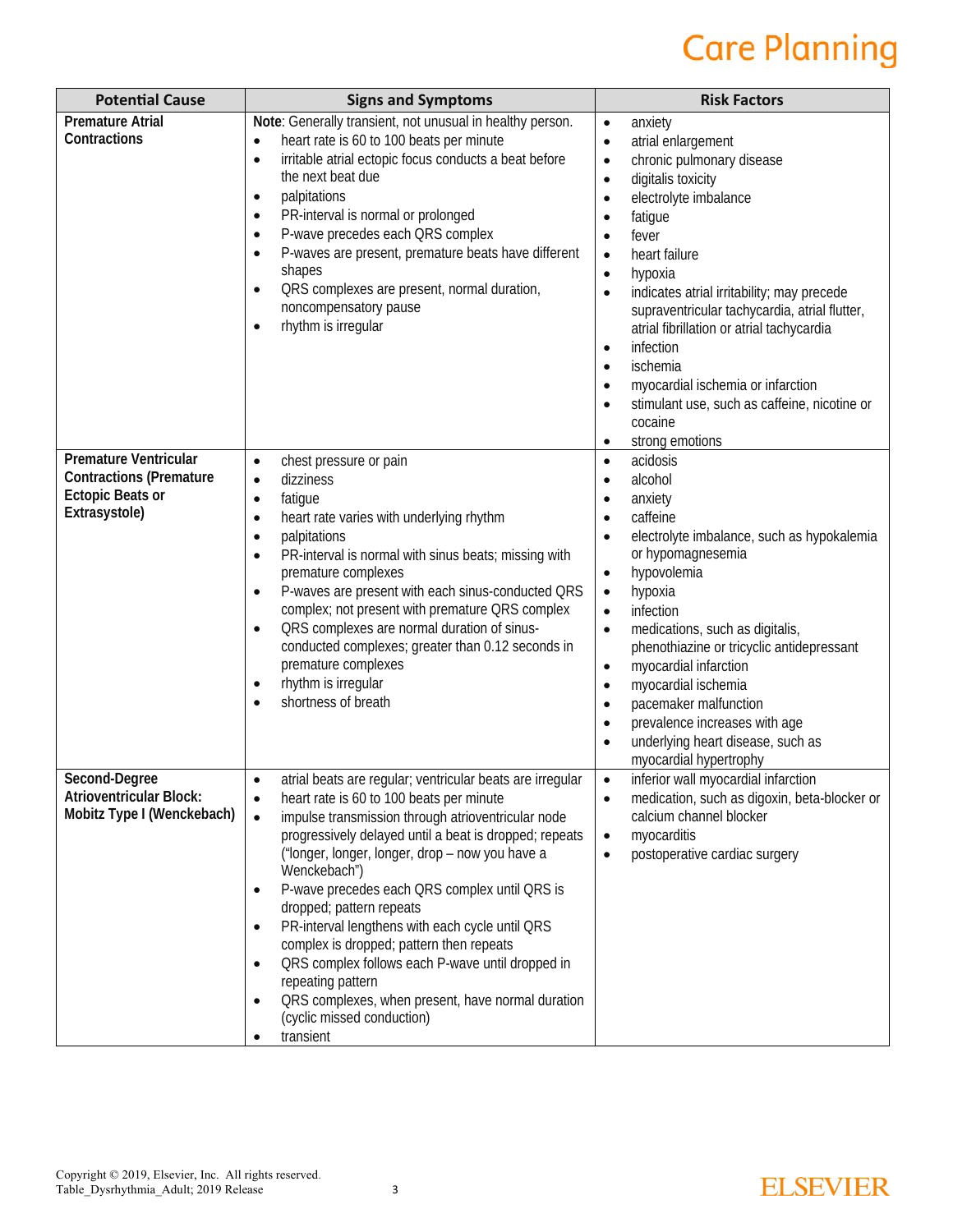| <b>Potential Cause</b>                                      | <b>Signs and Symptoms</b>                                                                                                                                                                                                                                                                                                                                                                                                                                                                                                                                                                                                                                                                                                                                                                                                                     | <b>Risk Factors</b>                                                                                                                                                                                                                                                                                                                                                                                                                                                               |
|-------------------------------------------------------------|-----------------------------------------------------------------------------------------------------------------------------------------------------------------------------------------------------------------------------------------------------------------------------------------------------------------------------------------------------------------------------------------------------------------------------------------------------------------------------------------------------------------------------------------------------------------------------------------------------------------------------------------------------------------------------------------------------------------------------------------------------------------------------------------------------------------------------------------------|-----------------------------------------------------------------------------------------------------------------------------------------------------------------------------------------------------------------------------------------------------------------------------------------------------------------------------------------------------------------------------------------------------------------------------------------------------------------------------------|
| Second-Degree<br><b>Atrioventricular Block</b><br>Mobitz II | altered level of consciousness<br>$\bullet$<br>bradycardia; ventricular slower than atrial<br>$\bullet$<br>confusion<br>$\bullet$<br>diminished peripheral perfusion<br>$\bullet$<br>exercise intolerance<br>$\bullet$<br>fatigue<br>$\bullet$<br>hypotension<br>$\bullet$<br>increased work of breathing<br>$\bullet$<br>one or more P-waves preceding each QRS complex<br>$\bullet$<br>PR-interval normal or lengthened for each conducted<br>$\bullet$<br>QRS complex<br>QRS complexes, when present, are normal or<br>$\bullet$<br>prolonged duration<br>rhythm is usually regular; may be irregular<br>$\bullet$<br>syncope or near-syncope<br>$\bullet$<br>transient dizziness, lightheadedness<br>$\bullet$                                                                                                                            | anorexia<br>$\bullet$<br>digitalis toxicity<br>$\bullet$<br>hyperkalemia<br>$\bullet$<br>inferior or anterior wall myocardial infarction<br>$\bullet$<br>organic lesion in conduction pathway<br>$\bullet$<br>postoperative cardiac surgery<br>$\bullet$                                                                                                                                                                                                                          |
| Sinus Bradycardia                                           | Note: Usually benign; may be normal, such as in athletes<br>or during sleep; may also lead to heart failure.<br>confusion<br>$\bullet$<br>exercise intolerance<br>$\bullet$<br>fatigue<br>$\bullet$<br>heart rate is less than 60 beats per minute<br>$\bullet$<br>PR-intervals are normal<br>$\bullet$<br>P-wave precedes each QRS complex<br>$\bullet$<br>P-waves are present<br>$\bullet$<br>QRS complexes are present, normal duration<br>$\bullet$<br>regular rhythm<br>$\bullet$<br>syncope, near-syncope<br>$\bullet$<br>transient dizziness, lightheadedness<br>$\bullet$                                                                                                                                                                                                                                                             | anorexia nervosa<br>$\bullet$<br>eye surgery<br>$\bullet$<br>hypothermia<br>$\bullet$<br>hypothyroidism, myxedema<br>$\bullet$<br>hypoxia, anoxia<br>$\bullet$<br>increased vagal tone from vomiting,<br>$\bullet$<br>increased intracranial pressure, straining<br>with stool or vomiting<br>medications (cardiac glycoside, beta-<br>$\bullet$<br>blocker, calcium channel blocker)<br>myocardial infarction of inferior wall<br>$\bullet$<br>obstructive jaundice<br>$\bullet$ |
| Sinus Node Dysfunction,<br><b>Sick Sinus Syndrome</b>       | ECG (electrocardiogram) characteristics vary based<br>$\bullet$<br>on presenting rhythm<br>palpitations<br>$\bullet$<br>syncope<br>0                                                                                                                                                                                                                                                                                                                                                                                                                                                                                                                                                                                                                                                                                                          | cardiomyopathy<br>$\bullet$<br>connective tissue disease<br>$\bullet$<br>increased age<br>$\bullet$<br>inflammatory disease<br>$\bullet$<br>ischemia<br>$\bullet$<br>medication, such as beta-blocker, calcium<br>$\bullet$<br>channel blocker, digitalis or quinidine                                                                                                                                                                                                            |
| Third-Degree (Complete)<br><b>Atrioventricular Block</b>    | Note: May progress to heart failure if decreased<br>ventricular rate causes hemodynamic instability.<br>atrial heart rate is 60 to 100 beats per minute;<br>$\bullet$<br>ventricular: less than 60 beats per minute<br>dizzy, lightheadedness<br>$\bullet$<br>fatigue<br>$\bullet$<br>P-wave and QRS relationship is absent or completely<br>$\bullet$<br>independent of each other<br>PR-interval is inconsistent or nonexistent<br>$\bullet$<br>presyncope or syncope (Morgagni-Adams Stokes<br>$\bullet$<br>episodes)<br>P-waves are present, occur regularly<br>$\bullet$<br>QRS complexes are present, may be normal duration<br>$\bullet$<br>or greater than 0.12 seconds; slow and narrow if QRS<br>is junctional escape beat; wide (greater than or equal<br>to 0.12 sec) if ventricular escape beat<br>rhythm is regular<br>weakness | anterior myocardial infarction<br>$\bullet$<br>congenital anomaly<br>$\bullet$<br>digitalis toxicity<br>$\bullet$<br>infection, such as myocarditis or Lyme<br>$\bullet$<br>disease<br>postoperative cardiac surgery<br>$\bullet$<br>underlying heart disease<br>$\bullet$                                                                                                                                                                                                        |

#### **ELSEVIER**